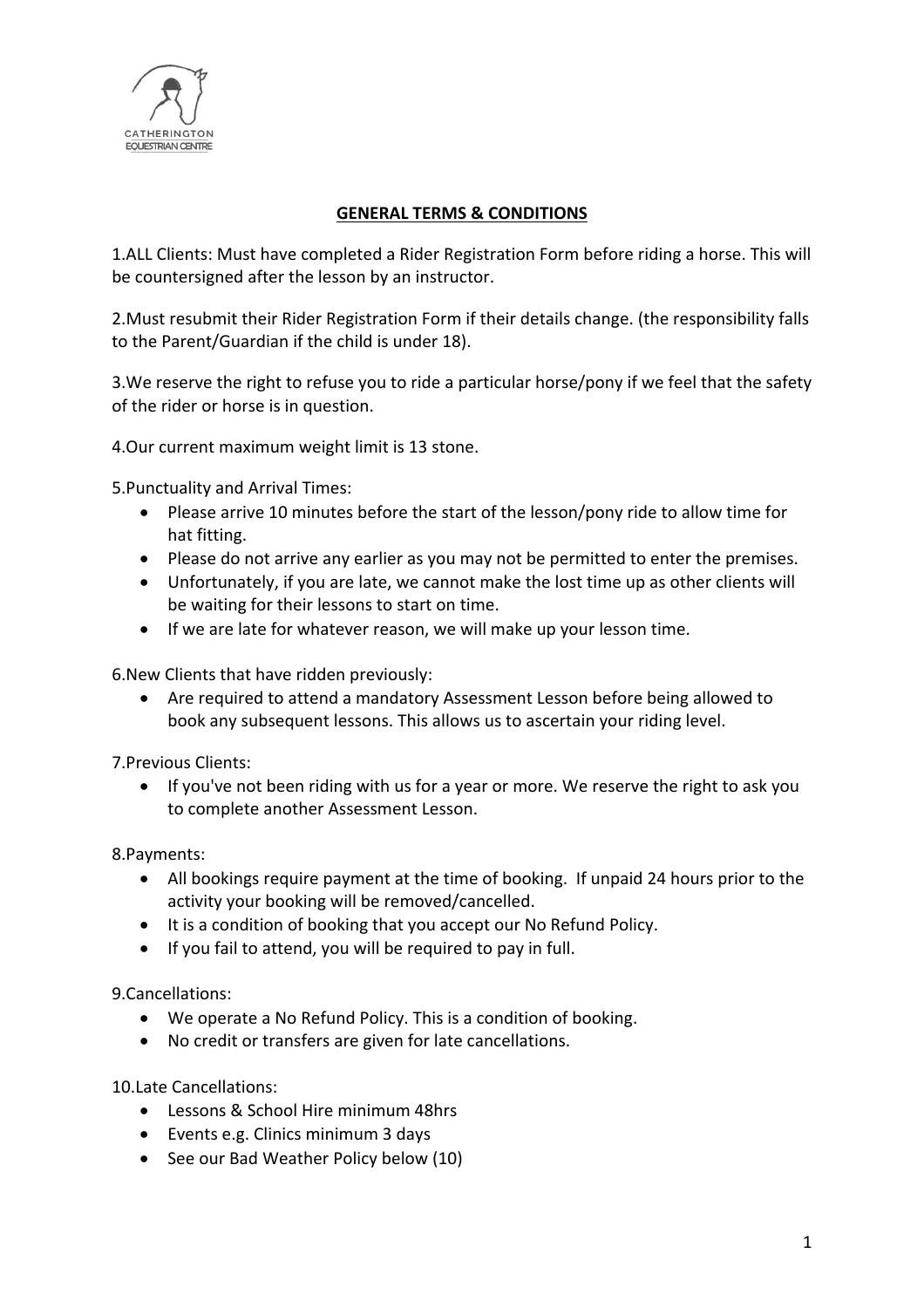

11.Instructors: Instructors reserve the right to refuse to teach a client for any reason.

12.Bad Weather or Conditions:

- We reserve the right to replace ridden activities with stable management lessons in extreme weather conditions. The Centre will inform clients if their ridden activity is to be replaced with stable management lessons. It is at the clients discretion as to whether they wish to attend the session or not but no refunds or reschedules will be provided if the client chooses not to attend.
- Riding activities will be replaced with Stable Management when the following weather is occurring:
	- o Torrential and excessive rain.
	- o Heavy snow.
	- o Thunder storms and/or Flooding.
	- o High to Hurricane Force Winds.

13.Extra Visitors and/or Friends of the Family & animals:

- Children must be closely supervised at all times by the person accompanying them to the Centre. They are responsible for the close supervision their children at all time whilst on site until they are under the instruction of the instructors in the arena.
- Parents/guardians are not to leave children unattended at any time during their visit to Catherington Equestrian Centre.
- If spectating, please remain as quiet as possible, and in full view of the horses/ponies & Instructor at all times.
- Whilst spectating, the Instructor reserves the right to ask you to leave the area if they feel the safety of the rider or horse/pony is in question.
- Young Children: Must be closely supervised at all times by the person accompanying them to the Centre and remain seated and quiet whilst lessons are in progress and not to run around the gallery.
- Public areas are designated on the registration forms and signage displayed, relating to areas that the public are NOT permitted. If any members of the public access these areas without prior signed consent they do so entirely at their own risk.
- NO other animals are permitted on site except for guide dogs and horses/ponies booked in for lessons.

14.Any other horses or ponies visiting Catherington Equestrian Centre must be up to date with and fully vaccinated. We reserve the right to restrict access to those that do not comply at your own cost.

15.Movement of Horses & ponies and Farm Equipment: Horses, ponies and centre equipment movement around the yard and surrounding areas is unavoidable and we ask you to give way to them at all times.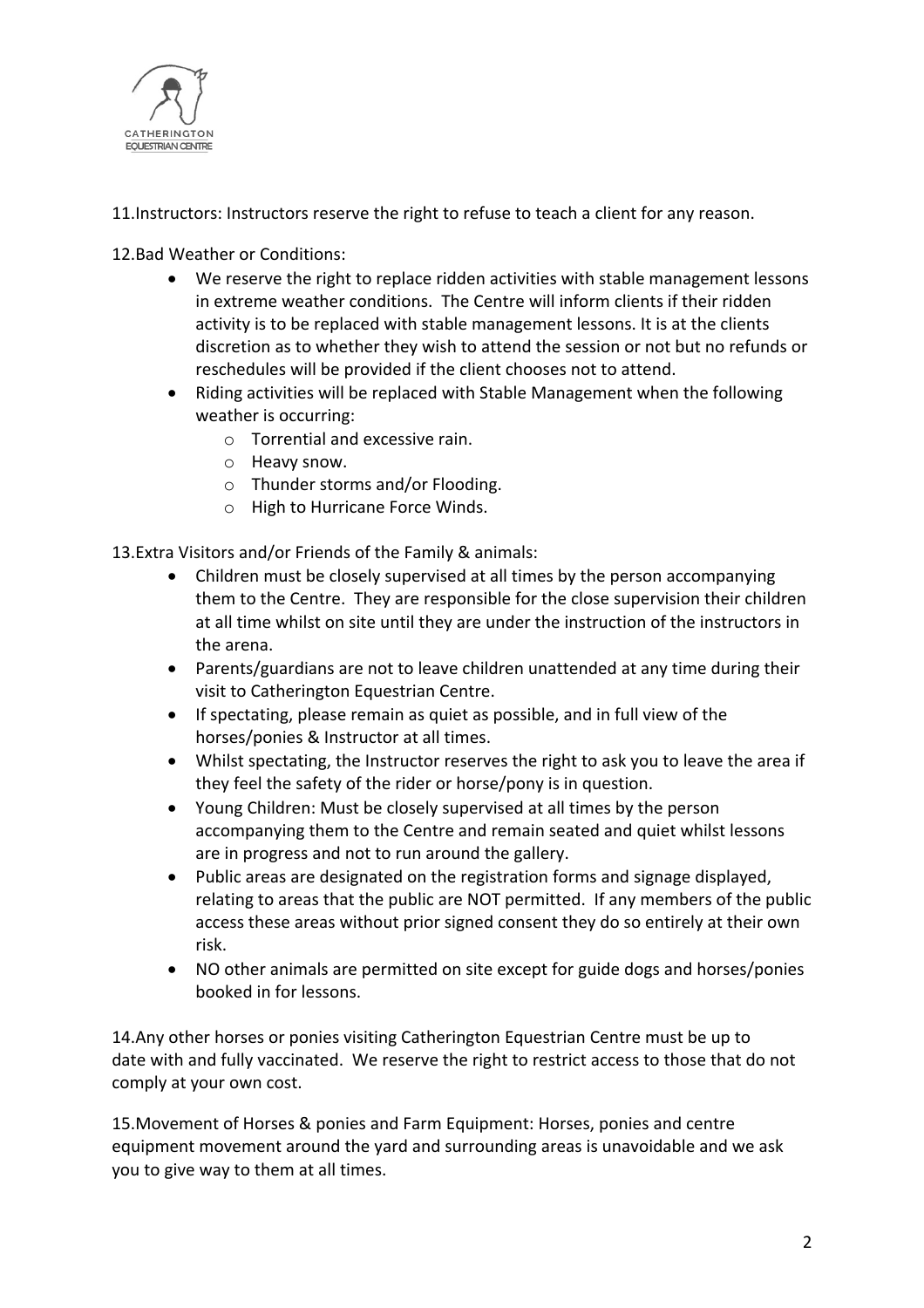

# 16.Out of Bounds:

- The following locations are Out of Bounds without written permission from management, you must not enter them and you do so at your own risk:
	- o Stable Yard including but not limited to:
	- o Any Stable Boxes.
	- o Any Compartment's or Lean Too Shelters.
	- o Tack Rooms.
	- o Feed Rooms.
	- o Barns.
	- o Sheds or other Buildings.
	- o Fields or Paddocks.
	- o House and its Grounds except for access to the toilet.
	- o Locked/Closed/Enclosed Areas or Buildings

## 17.Smoking Policy:

We have a Strict No Smoking Policy, if you are caught smoking you will be asked to leave.

18.Pets: We don't allow any clients to bring their own pets onto the grounds/premises. Guide Dogs are permitted.

19.Horses/Ponies: All animals are unpredictable, Do Not Feed the Horses & Ponies at any time. Don't enter any field, box or make contact with a Horse or Pony at any time, without prior authorisation from a member of Management

20.Cars, Bicycles: We can't be held responsible for any damage to your transportation while on the premises/grounds.

21.Personal Property: We can't be held responsible for Damage, Theft or Loss of your personal property while it's on the premises.

22.OTHER: Please note:

- Clients leaving Catherington Equestrian Centre by car must give way to incoming traffic or safety reasons.
- Parking is not permitted at the bottom of the house drive or on the laybay/public highway.
- The drive is not a footpath and is PRIVATE PROPERTY access is not permitted except to access the toilet.
- Walking along the drive is entirely at your own risk.
- Maximum Speed on the premises is 5mph.

23.**RIDING IS A RISK SPORT** - Your choice to ride is voluntary. We take all reasonable care to provide suitable and safe horses and ponies for all our clients. All animals can be Unpredictable. We strongly advise you to take out full personal accident cover.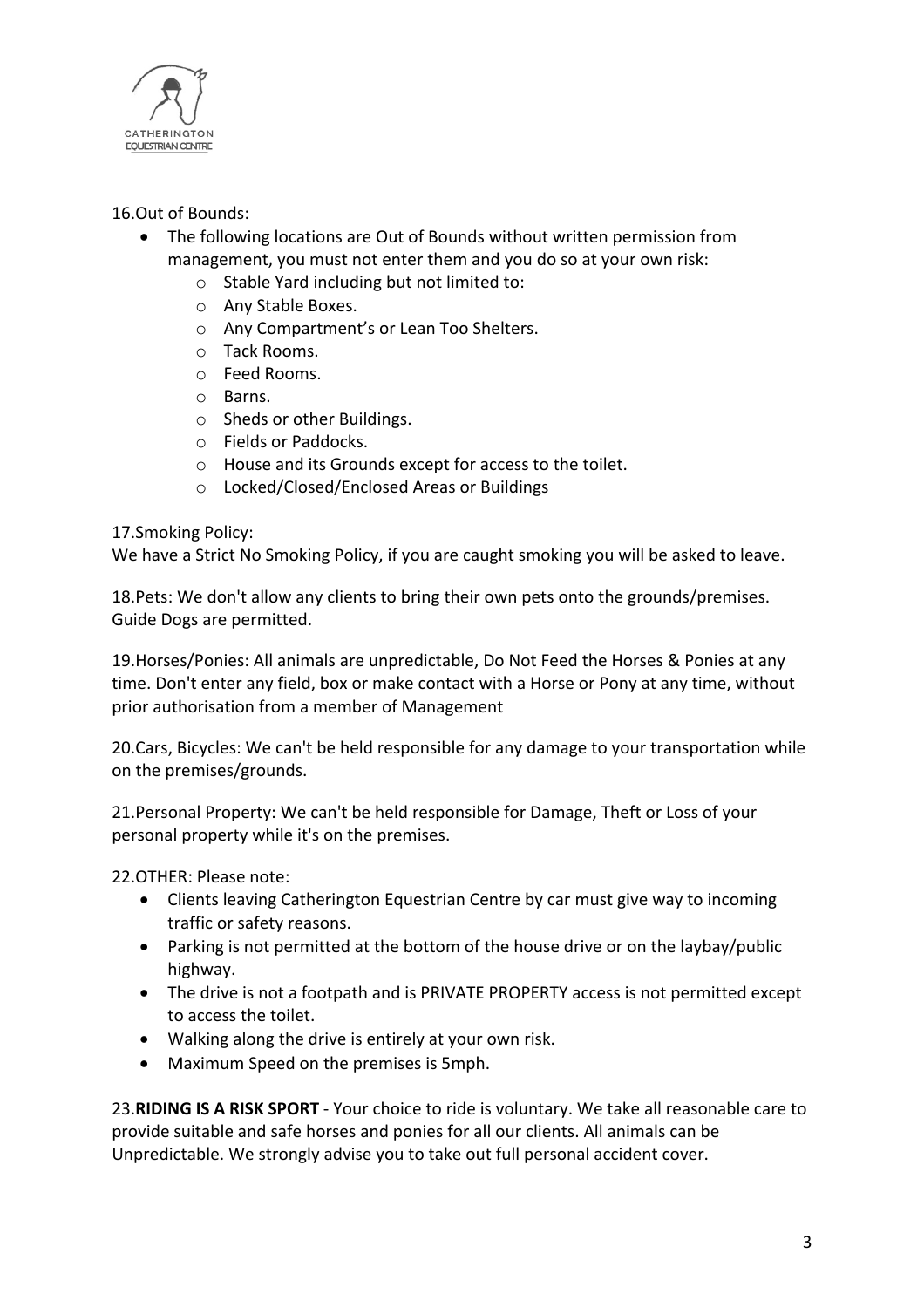

24.PLEASE NOTE: Catherington Equestrian Centre, Owners, Staff and Managing agents cannot be held responsible for any accident, injury or loss to any persons or their property whilst on these premises or whilst out hacking, eventing or showing.

25.PARKING: Catherington Equestrian Centre accept no liability for any cars parked on the premises. Parking is to on the designated parking area only.

26. Agreement of Terms: If you do not agree with any of Terms and Conditions, then you do not have permission to enter the premises and any bookings are null and void. Our no Cancellation Policy also applies in this situation as per our Terms and Conditions that are available online and on request at any time. As such you have every opportunity to read them before booking any activity and a refund will not be available on failure to accept them.

## **Competition Terms and Conditions:**

1. All our normal terms and conditions apply (see above).

2. Prizes must be claimed within 1 month of the competition ending or they will no longer be valid.

## **Gift Voucher & Lesson Voucher Terms and Conditions1 :**

- 1. Gift vouchers are valid for 12 months from purchase date.
- 2. Lessons that are allocated to vouchers due to client cancellations/rescheduling of lessons are valid for 2 months from date of allocation.
- 3. Lessons that are allocated to vouchers due to Centre cancellations/rescheduling of lessons are valid for 3 months from date of allocation.

#### **Group Lesson Payment Terms and Conditions**

- 1. Group lessons are to be paid for monthly in advance via standing order on the  $1<sup>st</sup>$  of each month. These are calculated as per below:
	- a. Cost of lesson x 51 (the Centre is open 51 weeks per year) 10% (savings with block booking) / 12 (months of the year).
- 2. The payment will cover weekly lessons and your lessons slot will be reserved for you at all times until you decide to cancel.

 $1$  Lessons can take place outside of the validity period however they must have been booked in within the validity period.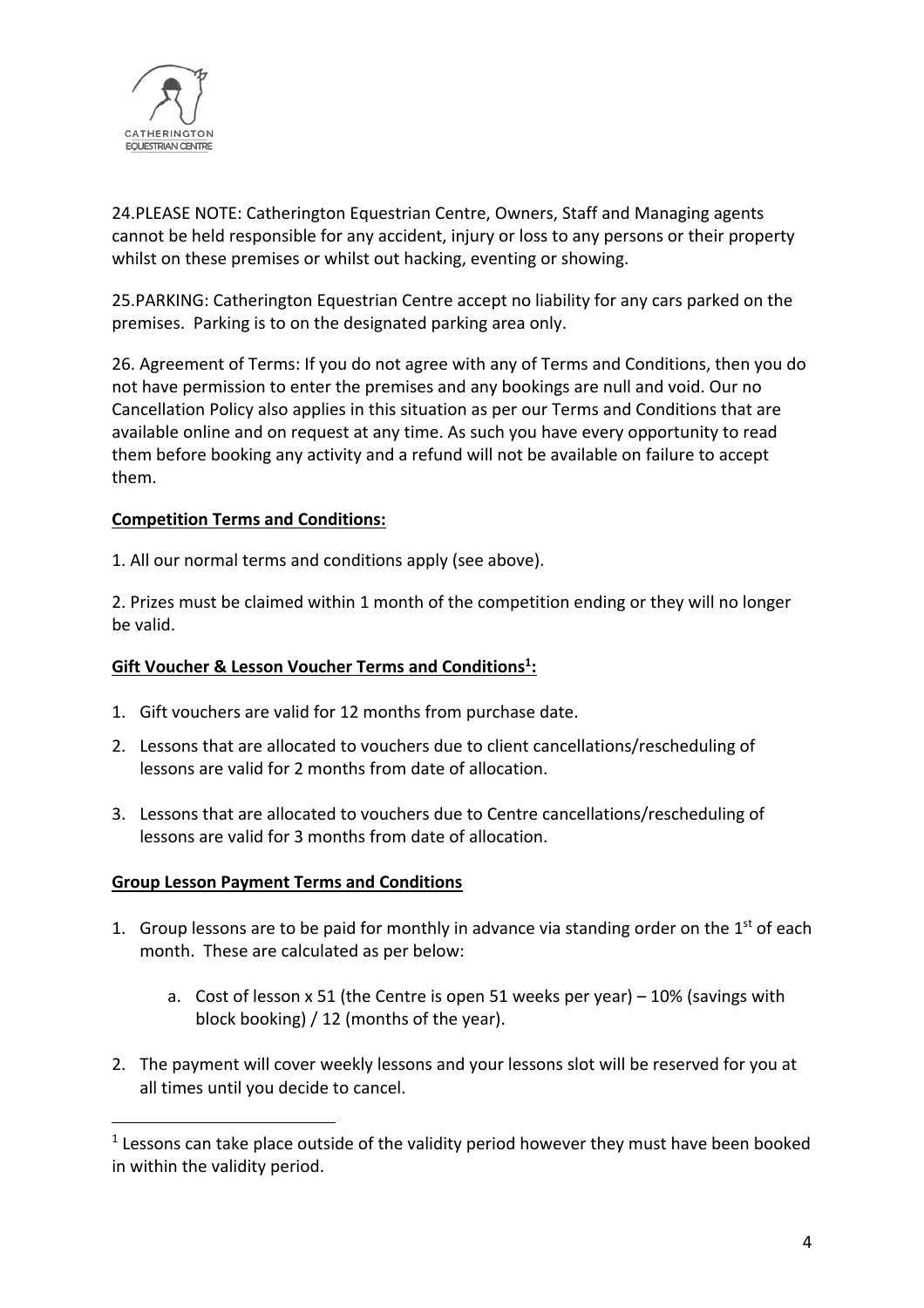

- 3. If your standing order is unpaid your lesson slots will automatically be reopened and available to other clients that are on the waiting list.
- 4. Group lessons can be cancelled with one months **written** notice (by email NOT Social Media, Text or Whatsapp messages).
- 5. If you are unable to attend your lesson and provide us the relevant notice as per General Terms & Conditions Cancellation Policy we will allocate your lesson to a Lesson Voucher. Lesson Vouchers are valid as per Gift Voucher & Lesson Voucher Terms and Conditions above.
- 6. Only two active lesson vouchers are able to be allocated and live on the system at one time2.
- 7. Lesson vouchers can be used towards any activity at the Centre. Any additional funds required must be paid at the time of booking.

#### **Loan Scheme Terms and Conditions**

- 1. You will be required to sign a loan agreement.
- 2. You will have access to your chosen Horse or Pony at the agreed times and for the agreed purposes as detailed within the loan agreement.
- 3. We request that loaners have their own Riders Insurance (available to BHS gold members or independently through equine insurance companies).
- 4. Payment must be made by standing order on the  $1<sup>st</sup>$  of every month.
- 5. If your standing order is unpaid your Horse or Pony will automatically be relisted as available to other clients that are on the waiting list.
- 6. You can cancel your loan agreement with one months **written** notice (by email NOT Social Media, Text or Whatsapp messages).
- 7. We reserve the right to cancel your loan agreement with immediate effect if we feel that you may be endangering yourself or the Horse or Pony. Should this occur, you will receive a refund of your remaining loan agreement fees for the month.

<sup>&</sup>lt;sup>2</sup> Unless CEC have had to reschedule a number of your lessons due to weather or other unforeseen circumstances.